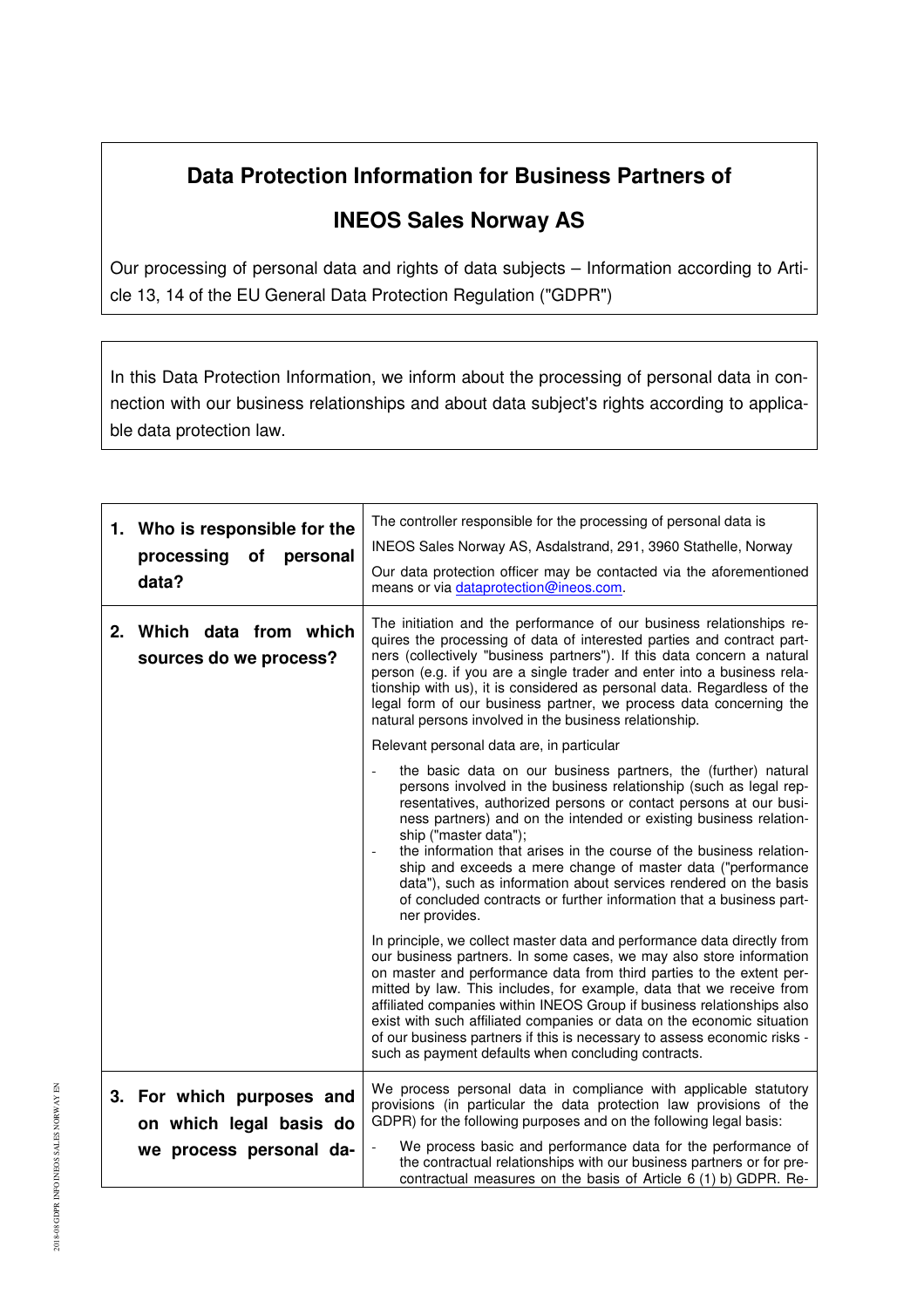| ta?                                                    | gardless of the legal form of our business partners, we process<br>basic and performance data concerning one or more natural per-<br>sons involved in the business relationship for the purpose of our<br>justified interest and our business partner's justified interest in the<br>initiation or performance of the business relationship on the basis<br>of Article $6(1)$ f) GDPR. |
|--------------------------------------------------------|----------------------------------------------------------------------------------------------------------------------------------------------------------------------------------------------------------------------------------------------------------------------------------------------------------------------------------------------------------------------------------------|
|                                                        | We may process basic and performance data also for compliance<br>with legal obligations to which we are subject; this processing is<br>based on Article 6 (1) c) GDPR. Legal obligations may in particu-<br>lar include the mandatory disclosure of personal data to (tax) au-<br>thorities.                                                                                           |
|                                                        | To extent necessary, we process personal data (in addition to the<br>processing for the purposes of the business relationship or to<br>comply with legal obligations) for the purposes of our justified in-<br>terests or the justified interests of a third party on the basis of Ar-<br>ticle 6 para 1 f) GDPR. Justified interest may include                                       |
|                                                        | group-wide processes for internal administration of busi-<br>$\circ$<br>ness partner data within INEOS Group;                                                                                                                                                                                                                                                                          |
|                                                        | the identification of economic risks - such as payment de-<br>$\circ$<br>faults - in connection with our business relationships;                                                                                                                                                                                                                                                       |
|                                                        | the establishment of or defence against legal claims;<br>$\circ$                                                                                                                                                                                                                                                                                                                       |
|                                                        | the prevention and investigation of criminal offences and<br>$\circ$                                                                                                                                                                                                                                                                                                                   |
|                                                        | management and further development of our business op-<br>$\circ$<br>erations including risk management.                                                                                                                                                                                                                                                                               |
|                                                        | If we provide to a natural person the option to declare a consent<br>in the processing of personal data, we process the personal data<br>covered by the consent for the purposes specified in such con-<br>sent on the basis of Article 6 (1) a) GDPR.                                                                                                                                 |
|                                                        | Please note that                                                                                                                                                                                                                                                                                                                                                                       |
|                                                        | the declaration of consent is voluntarily,<br>$\circ$                                                                                                                                                                                                                                                                                                                                  |
|                                                        | that failure to declare consent or the withdrawal of a con-<br>$\circ$<br>sent may, nevertheless, have consequences, and we will<br>inform about such consequences before you are given the<br>option to declare your consent                                                                                                                                                          |
|                                                        | consent may be withdrawn at any time with effect for the<br>$\circ$<br>future, e.g. by providing notice to us via mail, fax, email us-<br>ing the contact information specified in this data protection<br>information.                                                                                                                                                                |
| 4. Is there an obligation to<br>provide personal data? | The provision of the basic and performance data specified in section 2<br>above is necessary for entering into and maintaining a business rela-<br>tionship with us, unless specified otherwise before or at collection of<br>the data. Without the provision of these data, were are not able to<br>enter into and maintain a business relationship.                                  |
|                                                        | If we collect additional data, we will indicate if the provision of such<br>information is based on a legal or contractual obligation or necessary<br>for the performance of an agreement. We usually indicate which in-<br>formation may be provided voluntarily and is neither based on a legal<br>or contractual obligation nor necessary for the purposes of an agree-<br>ment.    |
| 5. Who has access to per-<br>sonal data?               | Personal data are generally processed within our company. Depend-<br>ing on the categories of personal data, only dedicated departments /<br>organizational units are granted access to your personal data to the<br>extent necessary for compliance with contractual and statutory obliga-<br>tions.                                                                                  |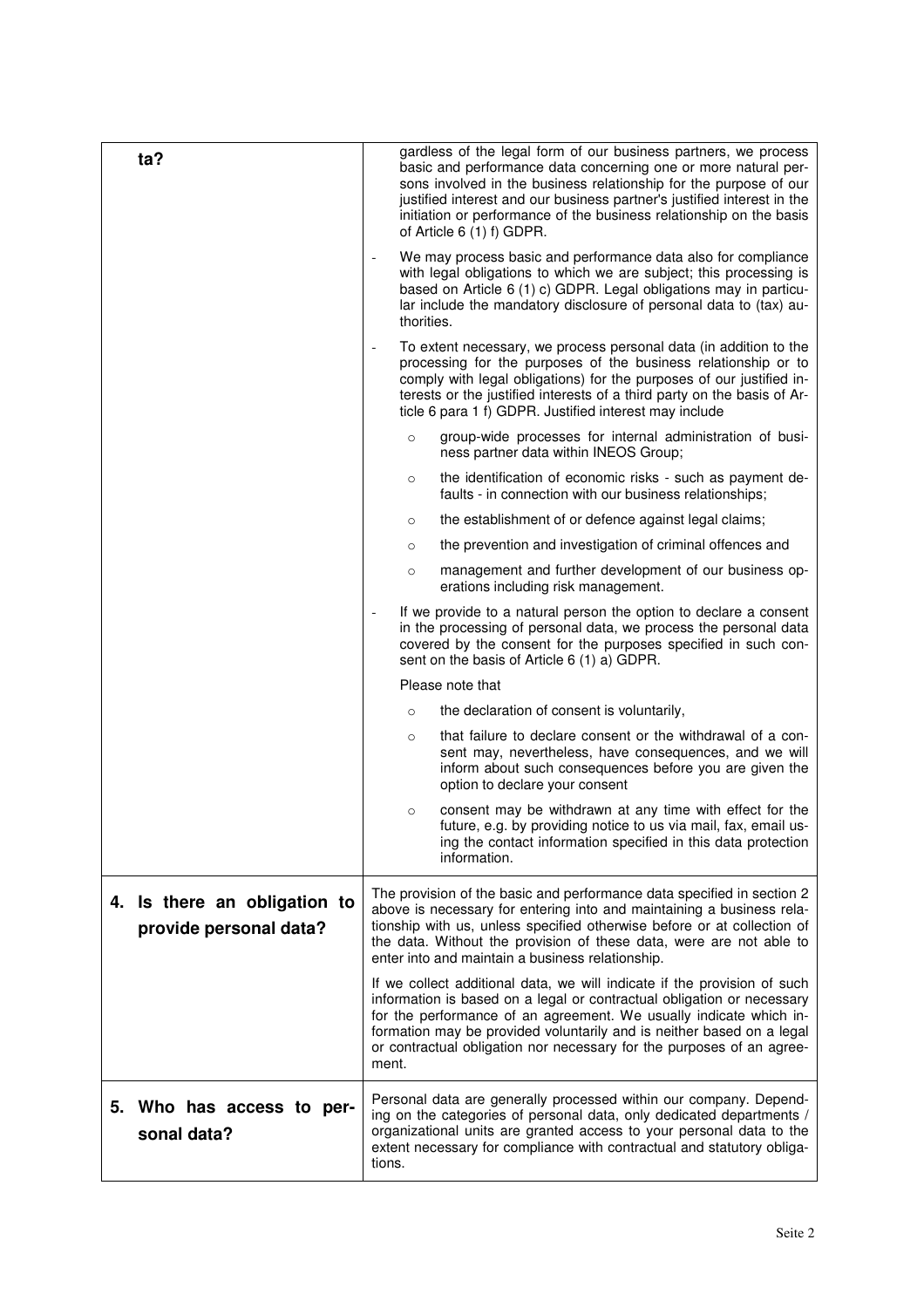|                                                                           | If and to the extent permitted by law, we may transfer your personal<br>data to recipients outside of our company. Such external recipients<br>may include<br>- affiliated companies within INEOS Group, to which we may<br>transfer personal data for internal administration of business part-<br>ner data:<br>service providers that - on the basis of separate agreements with<br>$\blacksquare$<br>us – provide certain services (e.g. in the areas of IT services, lo-<br>gistics, print services, collection, consulting or sales/marketing)<br>possibly including the processing of personal data, as well as ap-<br>proved sub-contractors of our service providers;<br>private or public bodies, to the extent we are obliged to transfer<br>your personal data on the basis of a legal obligation to which we<br>are subject; |
|---------------------------------------------------------------------------|------------------------------------------------------------------------------------------------------------------------------------------------------------------------------------------------------------------------------------------------------------------------------------------------------------------------------------------------------------------------------------------------------------------------------------------------------------------------------------------------------------------------------------------------------------------------------------------------------------------------------------------------------------------------------------------------------------------------------------------------------------------------------------------------------------------------------------------|
| 6. Are data transferred to<br>countries outside the EU /<br>the EEA?      | If we transfer personal data to recipients in third countries, we apply<br>appropriate safeguards to ensure the necessary level of data protec-<br>tion at the recipient or in the recipient's country. Appropriate safe-<br>guards may, in particular, consist in an adequacy decision in which the<br>European Commission has decided that the country ensures an ade-<br>quate level of protection. Alternatively, we may transfer personal data<br>on the basis of the EU Model Clauses or $-$ in case of recipients in the<br>US - its adherence to the "EU US Privacy Shield" principles.<br>We provide additional information on the appropriate or suitable safe-                                                                                                                                                                |
|                                                                           | guards upon re-quest; our contact information can be found on the first<br>page of this data protection in-formations. Information on the partici-<br>pants in the EU US Privacy Shield can also be found here<br>www.privacyshield.gov/list.                                                                                                                                                                                                                                                                                                                                                                                                                                                                                                                                                                                            |
| 7. How long<br>personal<br>are<br>data stored?                            | We generally store personal data as long as we have a justified inter-<br>est in the retention of such data and there the interest of the data<br>subject in refraining from the further processing do not prevail.                                                                                                                                                                                                                                                                                                                                                                                                                                                                                                                                                                                                                      |
|                                                                           | Even without a justified interest, we may continue to store the data if<br>there is a legal ob-ligation (e.g. to comply with statutory retention obli-<br>gations). We delete personal data even without an action by the data<br>subject as soon as further retention is no longer necessary for the<br>purposes for which the data were collected or otherwise processed or<br>if further retention is not permitted by law otherwise.                                                                                                                                                                                                                                                                                                                                                                                                 |
|                                                                           | In general, basic data and the additional data collected in the course<br>of the business relationship at least until the end of the respective<br>business relationship. The data are deleted in any case if the purpos-<br>es for the collection or processing were achieved. This point in time<br>may be after the end of the business relationship with us. If personal<br>data need to be stored to comply with a legal obligation, such data is<br>retained until the end of the respective retention period. If personal<br>data are only processed to comply with a statutory retention obligation,<br>the access to such data is usually restricted so that the data are only<br>accessible if needed for the purpose of the retention obligation.                                                                             |
| 8. Do we use automated de-<br>cision-making<br>(including)<br>profiling)? | In the course of the business relationship we generally do not use<br>automated decision-making (including profiling) within the meaning of<br>Article 22 GDPR. If we apply such processes in the future, we will<br>inform data subjects separately in accordance with the applicable<br>statutory provisions.                                                                                                                                                                                                                                                                                                                                                                                                                                                                                                                          |
| What are the rights of a<br>9.<br>data subject?                           | Each data subject (i.e. the natural person whose personal data are<br>processed) may<br>request access to his/her personal data, Article 15 GDPR;<br>$\qquad \qquad \blacksquare$                                                                                                                                                                                                                                                                                                                                                                                                                                                                                                                                                                                                                                                        |